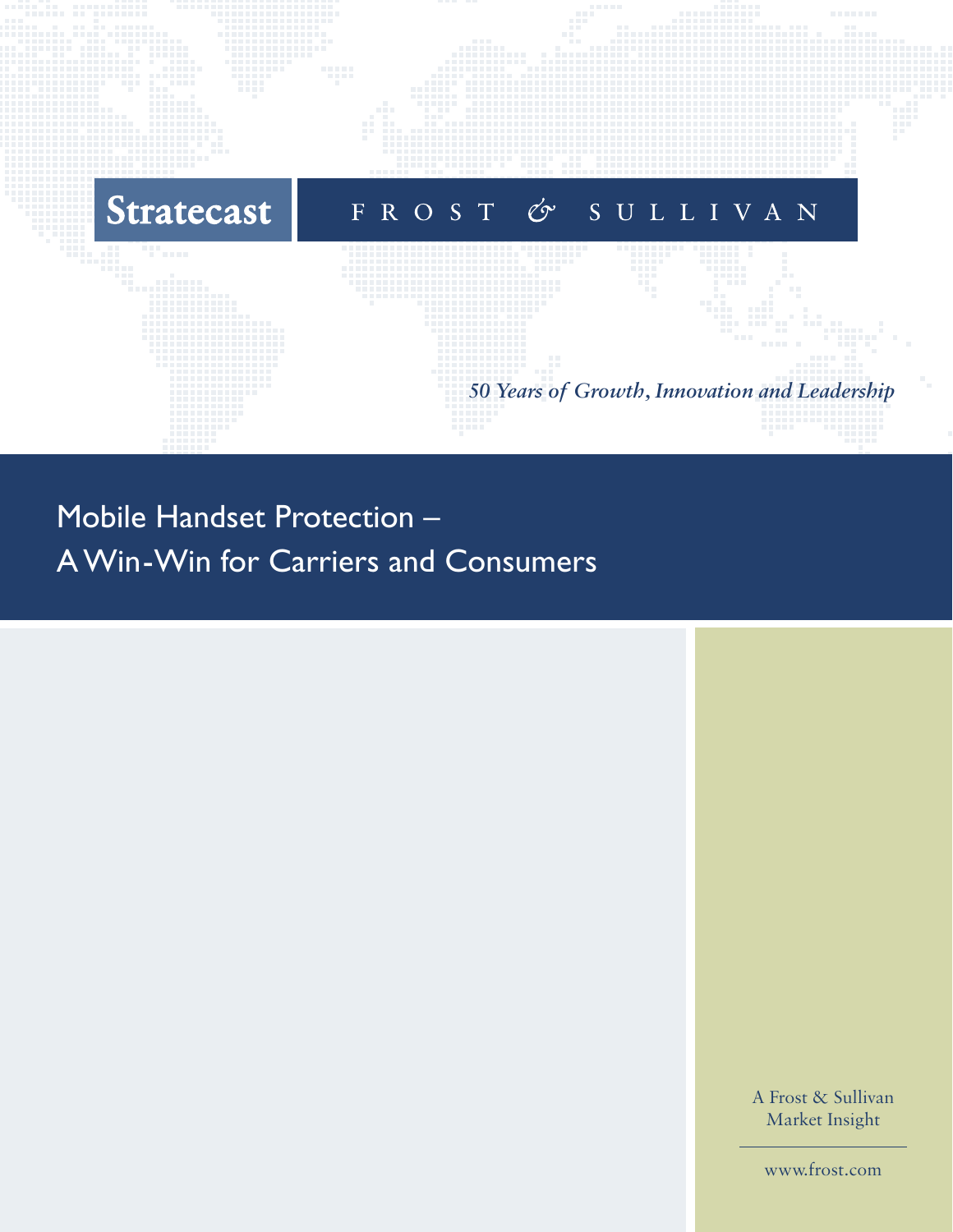*Smartphones are an integral part of consumers' daily lives and any interruption in service usage is quite simply unacceptable in today's connected world.*

#### **INTRODUCTION**

This Frost & Sullivan insight presents an overview of the mobile handset protection<sup>1</sup> market in the United States. This insight analyzes the impact of device incidents<sup>2</sup> on mobile operators, and discusses the importance (and benefits) of handset protection for both operators and consumers. The various types of handset protection options and key drivers for adoption are also outlined in this insight.

#### **HANDSET PROTECTION MARKET IN THE UNITED STATES**

Adoption of smartphones and connected devices continues to increase at a rapid pace in the United States. Frost & Sullivan expects smartphone users to increase from approximately 120 million in 2011 to more than 265 million by 2017 in the United States. Advancements in network and device technologies, coupled with the proliferation of sophisticated mobile applications, continue to aggressively drive data consumption on mobile devices. Additionally, the rapidly increasing trend of enterprise mobility and bring your own device (BYOD) has allowed smartphone users to leverage their devices for a range of business activities. As a result, Frost & Sullivan research indicates the average smartphone user in the United States now consumes nearly 2 GB of cellular data every month and spends upward of 120 minutes on his or her mobile phone every day (compared to an average of 50 MB/month in the early and mid-2000s.)

Smartphones are an integral part of consumers' daily lives. Any interruption in service usage is simply unacceptable in today's connected world. The more consumers do on mobile phones, the less they can afford to be without them. While accidents can—and will—happen, handset protection programs offer a convenient option to reduce service disruption that may occur due to lost, stolen, damaged<sup>3</sup>, or malfunctioning<sup>4</sup> devices. While handset protection programs cannot "prevent" a device incident, they can certainly ensure that consumers are able to get back to using their phones quickly and in a pain-free manner. For example, a handset insurance program can provide a replacement device to consumers that have lost their mobile phones within 24 hours. This is a significant benefit for consumers with handset protection who don't have to purchase a replacement device that could cost anywhere from \$400 to as much as \$850 if the customer is not eligible for the subsidized price offered at upgrade.

- $^3$  Damage includes physical damage (such as cracked screens or broken keypads) and liquid damage.
- 4 Malfunction is mostly software related (for example, when a phone's operating system stops responding). It may also include failure of a hardware component (such as a phone's speaker). A malfunction could be caused by external factors (such as excessive humidity, in which case it would be classified as a liquid damage).

<sup>1</sup> Handset protection programs (such as device insurance) are premium services that allow consumers to minimize or eliminate the impact of device incidents. For example, a handset protection program can provide a replacement device to consumers that have lost their mobile phones within 24 hours.

<sup>&</sup>lt;sup>2</sup> A device incident refers to theft, loss, damage, or malfunction of a mobile phone. Device incidents can limit or restrict the user's ability to use voice and data services on his or her mobile phone.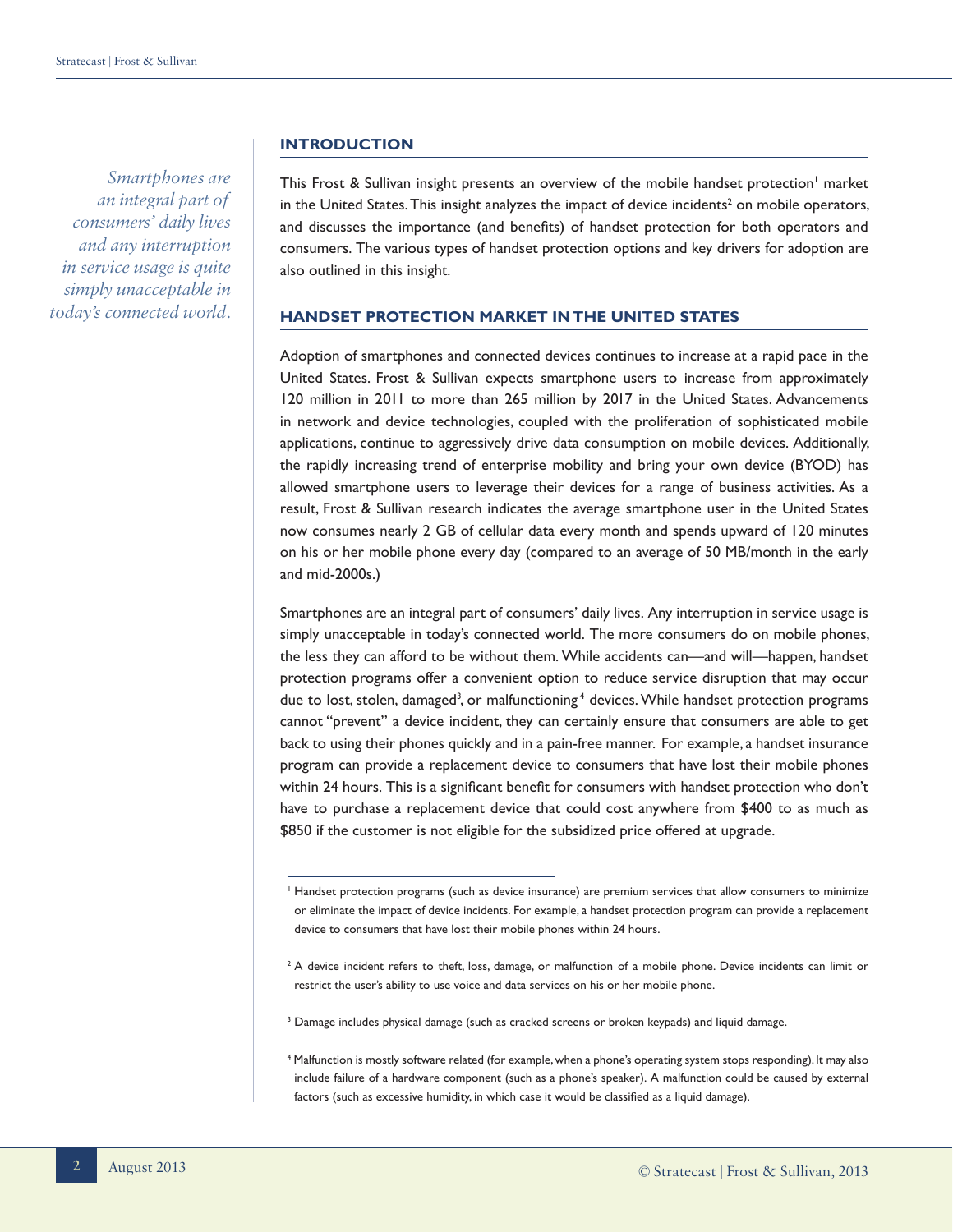The handset protection market in the United States has changed significantly in the past 10 to 12 years. Initially positioned as a value-added service by mobile operators in the early 1990s, handset protection services have evolved and emerged as integral tools for reducing customer churn. It is no longer just about device replacement. In fact, certain innovators in handset protection have expanded their service offerings to offer a more comprehensive mobile protection plan that includes data backup and mobile security solutions to ensure the full continuation of mobile subscribers' digital lives for a variety of different disruption scenarios.

In addition to mobile operator-branded solutions and OEM-provided products, the independent (or direct-to-consumer) mobile handset protection market is a significant part of the competitive environment. The success of independent providers relies upon their ability to establish strategic relationships with various channels (such as retailers and big box outlets) as well as enable proper marketing and communication with customers and prospects.

Exhibit 1 and Exhibit 2 show the estimated penetration of handset protection plans in the United States from 2009 to 2017.

Exhibit 1 and Exhibit 2 represent the penetration of handset protection plans across the entire U.S. mobile subscriber base for 2009 to 2017. It is assumed that M2M endpoints may not have any device protection plans, though, in reality, there are certain manufacturer warranties and other protection and maintenance services included for M2M, as well. The penetration of handset protection plans for prepaid devices is also expected to increase in the forecasted period.

# **Exhibit 1: Mobile Handset Protection Market: Penetration of Handset Protection Plans, U.S., 2009-2017**

| Year | <b>Penetration (%)</b> |  |
|------|------------------------|--|
| 2009 | 17.5                   |  |
| 2010 | 18.3                   |  |
| 2011 | 20.0                   |  |
| 2012 | 22.3                   |  |
| 2013 | 24.0                   |  |
| 2014 | 25.8                   |  |
| 2015 | 27.5                   |  |
| 2016 | 29.2                   |  |
| 2017 | 30.8                   |  |

*Note: All figures are rounded; the base year is 2012. Source: Frost & Sullivan analysis*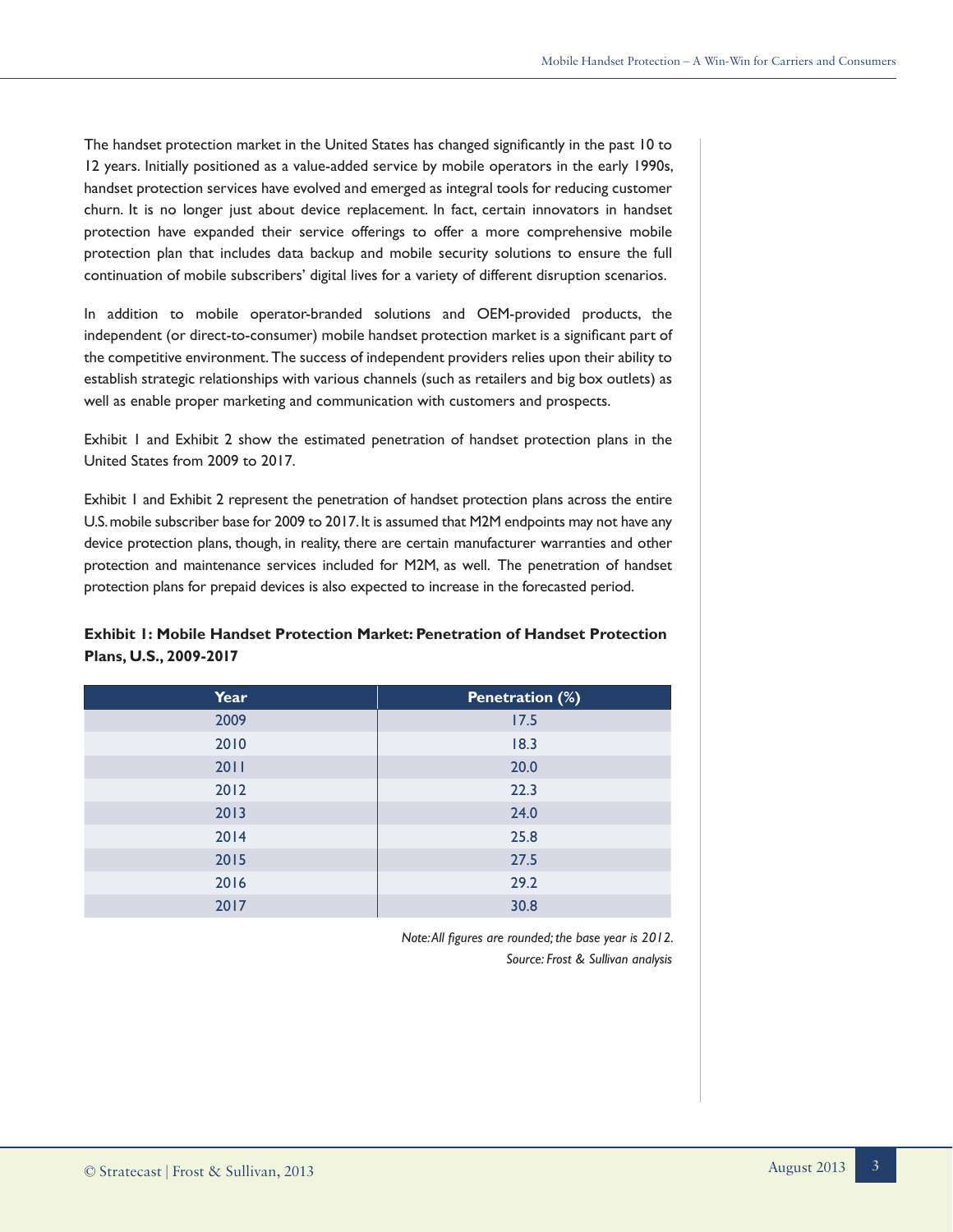

## **Exhibit 2: Mobile Handset Protection Market: Estimated Penetration of Handset Protection Plans, U.S., 2009-2017**

*Note: All figures are rounded; the base year is 2012 Source: Frost & Sullivan analysis*

## **KEY DRIVERS FOR HANDSET PROTECTION**

Increased consumer awareness about the need, importance, and value of handset protection for higher-priced mobile devices is a key driver for mobile handset protection services in the United States. Consumers realize that it is better to purchase handset protection for a small upfront or monthly cost to ensure service continuation, rather than having to possibly spend hundreds of dollars to replace a lost/stolen/damaged device or to break a contract and pay the early termination fee. Other drivers of handset protection include:

- Strong support of device retail channels, including mobile operators, big box retailers, and national retailers. This is also driven by the proven effectiveness of handset protection plans in increasing customer satisfaction, reducing churn, reducing customer care costs, and ensuring higher customer lifetime revenues.
- Strong and effective marketing and customer support experience—leading insurance providers consistently deliver excellent handset repair and replacement service to consumers (e.g., next-day replacement, like-for-like replacement), which helps establish the credibility and utility of handset protection plans.
- Consumer behavior and device form factor—a significant percentage of mobile users in North America spend less than four hours away from their mobile phones daily. This increases the likelihood of incidents occurring to these devices. For example, consumers use their mobile phones at the pool, at the beach, and even in the bathroom. This leads to increased instances of liquid damage to smartphones (as compared to feature phones). Similarly, large screen size/dual screens make smartphones particularly prone to screen damage. In addition, over the past two years, there has been a surge in device theft for many high-end iconic devices, which drives the need for coverage.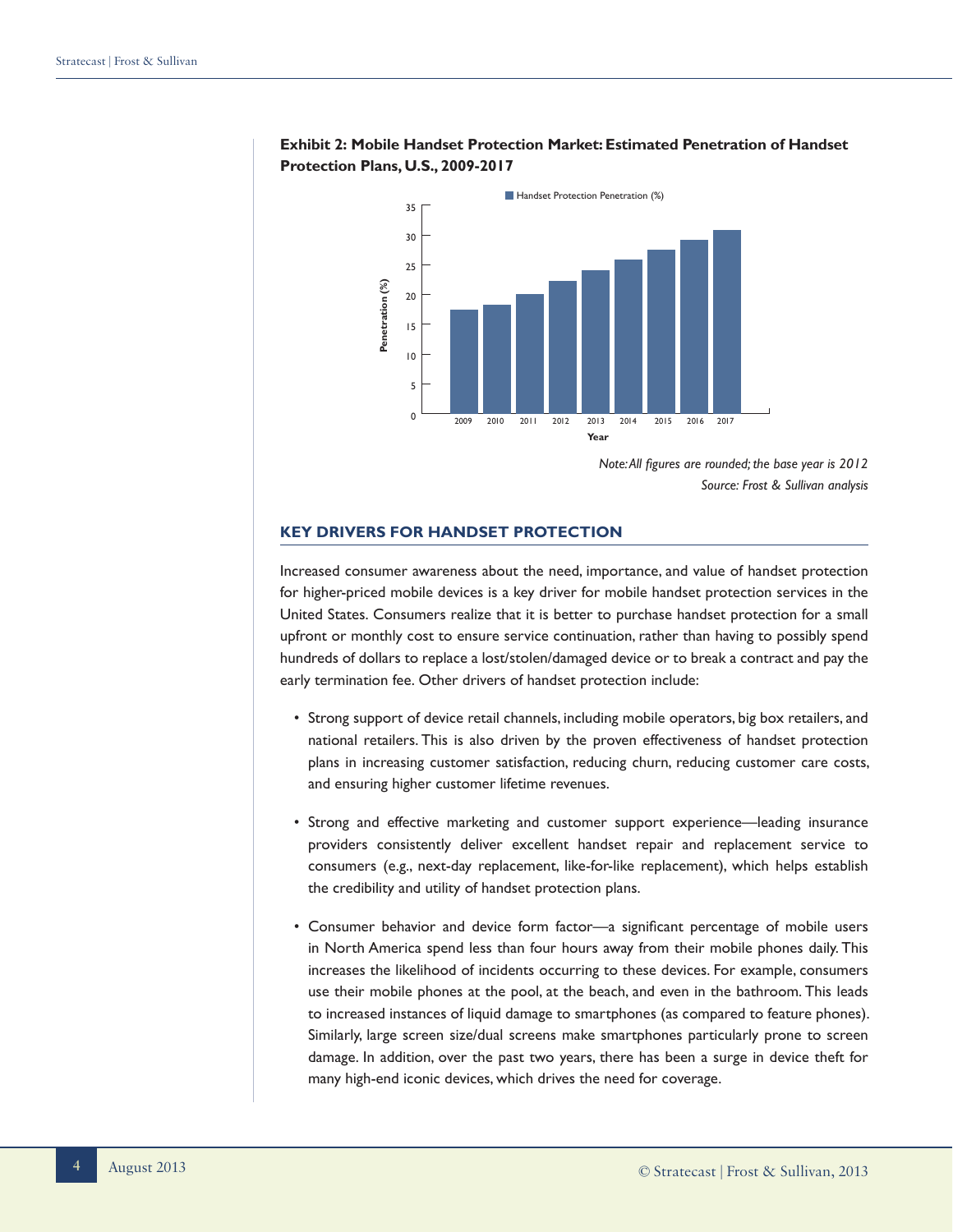## **TYPES OF HANDSET PROTECTION OPTIONS AVAILABLE TO CONSUMERS**

The following are the main categories of handset protection options available to consumers in the United States:

- Mobile operator-branded for example, AT&T Mobile Protection Pack and Verizon Wireless Total Mobile Protection (powered by Asurion, LLC)
- Device OEM-provided for example, AppleCare/AppleCare+ for Apple Inc. products
- Direct-to-consumer services handset protection services offered by industry participants, such as SquareTrade, Inc. and Ensquared
- Other channel-branded or channel-supported offerings retailers, such as Best Buy and Walmart, promote insurance for devices sold by their stores

Exhibit 3 compares the different handset protection options in the United States in 2013.

## **Exhibit 3: Mobile Handset Protection Market: Comparison of Different Handset Protection Options, U.S., 2013**

|                                   | <b>Carrier Handset</b><br><b>Protection</b>                                                                                                                 | <b>OEM Protection</b>                                                                                            | <b>Other Direct to</b><br><b>Consumer</b>                                                                                          |
|-----------------------------------|-------------------------------------------------------------------------------------------------------------------------------------------------------------|------------------------------------------------------------------------------------------------------------------|------------------------------------------------------------------------------------------------------------------------------------|
| <b>Brand</b><br><b>Experience</b> | • Carrier branded<br>Carrier-controlled<br>$\bullet$<br>experience                                                                                          | • OEM branded<br>OEM-controlled<br>$\bullet$<br>experience                                                       | • Third-party branded                                                                                                              |
| <b>Channel</b><br><b>Strategy</b> | • All carrier channels<br>Dedicated sales and<br>marketing capabilities<br>Primary offer to<br><b>CUSTOMARS</b>                                             | • OEM channels<br>National retail<br>$\bullet$                                                                   | • Web and dealers<br>Other retail channels<br>٠                                                                                    |
| <b>Offerings</b>                  | Loss/theft protection<br>Damage protection<br>(including liquid damage)<br><b>Extended warranty</b><br>$\bullet$<br>Digital protection<br>Technical support | • Accidental damage<br>from handling<br>• Extended warranty<br>Some digital<br>protection<br>• Technical support | • Accidental damage<br>from handling<br>Device malfunction<br>$\bullet$<br>• 2-3 year coverage<br>Evaluating digital<br>protection |
| <b>Pricing</b><br><b>Model</b>    | Monthly fee<br>Billed by carrier                                                                                                                            | Preference for one-<br>time fee<br><b>Billed by OEM</b><br>$\bullet$                                             | Preference for one-<br>$\bullet$<br>time fee<br>Billed online<br>$\bullet$                                                         |

*Source: Frost & Sullivan analysis*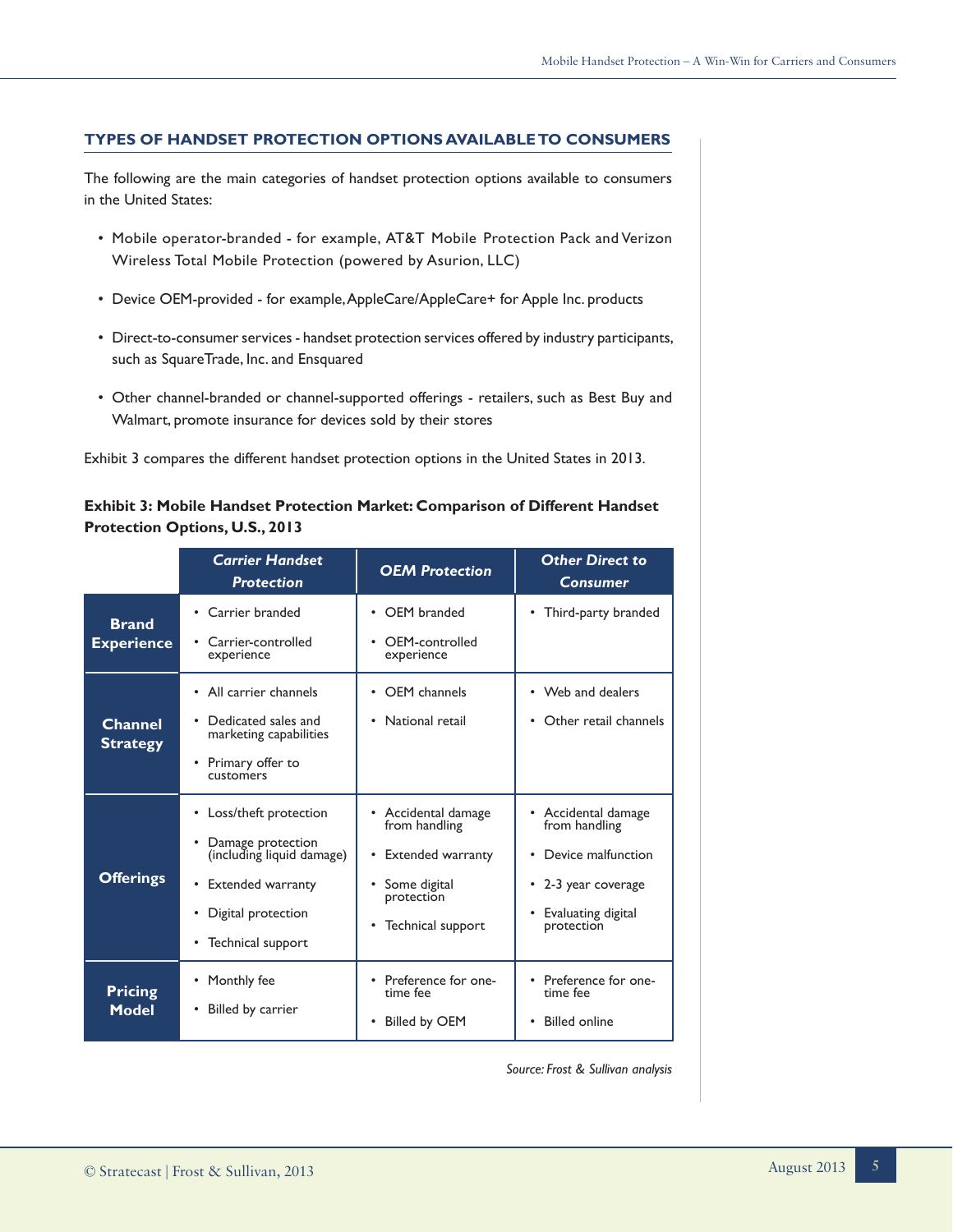## **BENEFITS AND UTILITY OF HANDSET PROTECTION PLANS**

Frost & Sullivan's research indicates that loss, theft, and damage represent approximately 85 percent of smartphone handset insurance claims in the United States. Claims for device malfunction represent only an estimated 15 percent of insurance claims for smartphones. The ability (and willingness) of device OEMs to incorporate feedback from customers and partners is an important reason for the improved software performance of the new, iconic smartphones. However, loss, theft, and device damage are important perils that continue to increase in the United States. By providing quick handset replacement for devices that are out of action due to all these different types of device incidents, handset insurance services allow consumers to get back to using their phones quickly and in a pain-free manner. Thus, handset insurance can reduce the impact of device incidents for consumers.

Consumers in the United States inherently expect their service provider to assist with damaged, lost, stolen or malfunctioning devices. Additionally, as smartphone adoption accelerates, consumers are increasingly looking to their service providers to provide data protection (including restoration of their personal or business data in case of a device incident) and technical support. Thus, Frost & Sullivan anticipates integrated solutions that deliver comprehensive mobile protection will emerge as important value-added services for mobile users. Overall, handset protection plans can help address the following possible issues for mobile operators:

- Possible increase in churn. Customers, especially those who have served out the majority of their service contracts, could decide to churn in the event of an operator's inability or unwillingness to subsidize the cost of a replacement device.
- Customer care costs. As mentioned earlier, mobile subscribers tend to reach out to their service providers if their devices are broken or damaged (or even lost). The store personnel and customer care executives spend significant time with customers who walk into retail outlets with broken or damaged devices. However, time spent with these customers is time not spent in direct revenue-generating activities, and this misuse of potentially productive time clearly leads to various opportunity costs.
- Possible increase in customer acquisition and retention costs. This can also be considered a cost of concessions, as the mobile operator may decide to fully or partially subside the cost of a replacement device for certain high-value customers.
- Long-term effects of reduced customer satisfaction. Unhappy customers may not churn immediately, but their dissatisfaction may decrease long-term loyalty for these subscribers. There could be some customers who are not happy with the extent of operator support for issues with damaged, lost/stolen, or malfunctioning devices, and they may decide to not renew their contracts at the end of the current contract period.

*The cost of addressing device issues for uninsured customers is several times higher than the cost of helping insured customers.*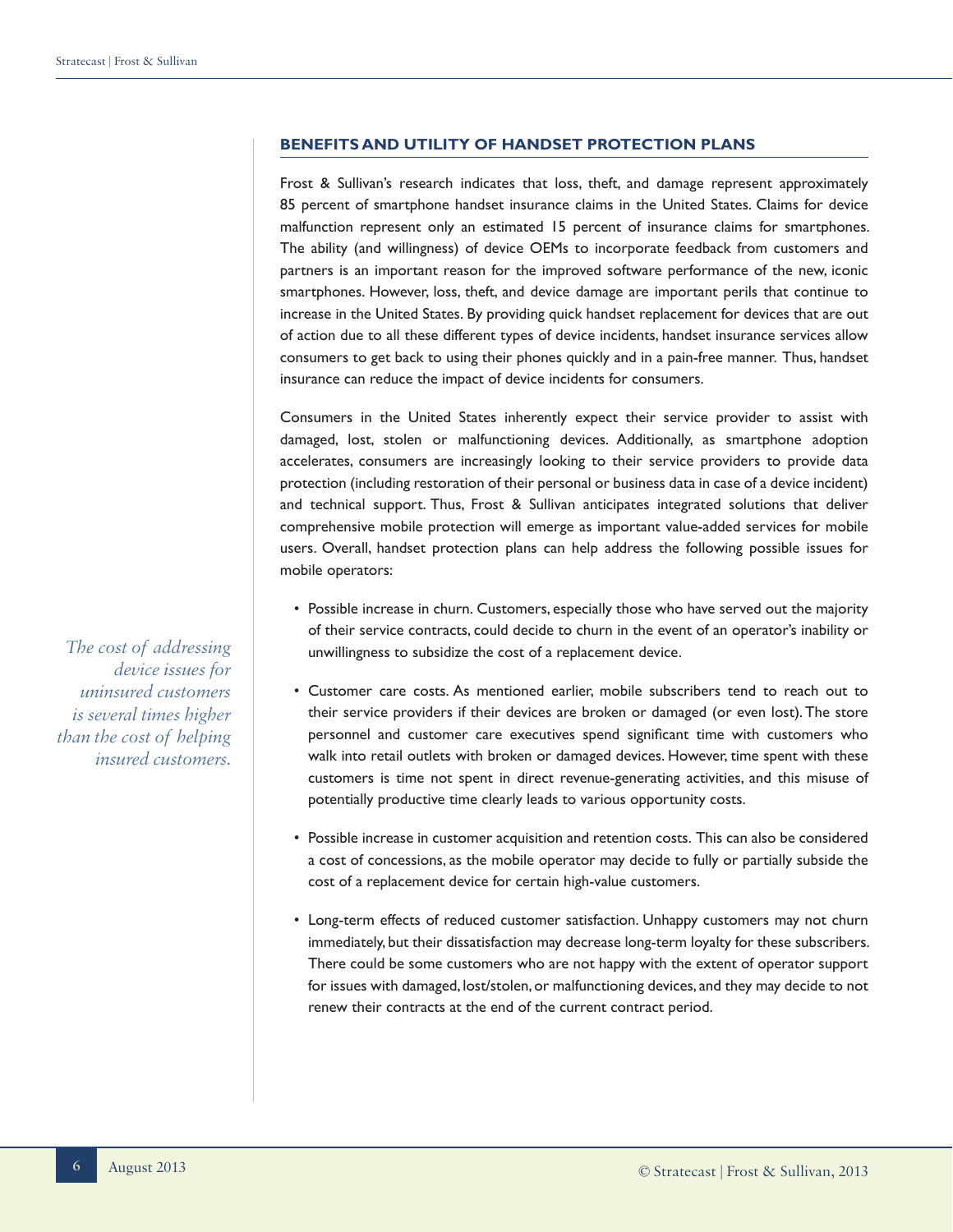**Exhibit 4 summarizes the impact of mobile device incidents on mobile operators in the United States in 2013.**



*Source: Frost & Sullivan analysis*

Mobile subscribers with handset protection (especially handset insurance) typically receive replacement devices (similar to the previous model) within 24 to 48 hours of filing claims with their insurance providers. These replacement devices can also carry an additional warranty. For example, replacement devices offered by industry leaders carry a 12-month warranty. Mobile operators do not have to spend a significant amount of time dealing with customers that have handset insurance; they can simply direct them to call the insurance provider to file a claim. An expeditious device replacement service also makes what could be a bad experience for consumers into a better experience, which generates positive consumer sentiment and goodwill toward the carrier. Additionally, mobile operators may not have to incur any concession or additional handset subsidy costs. Thus, there are several benefits of handset protection for consumers and for mobile operators.

Frost & Sullivan's analysis indicates that for mobile operators, the cost of addressing device issues for uninsured customers is several times higher than the cost of helping insured customers. Mobile operators still have to provide a minimal level of assistance to insured customers, and as the base of customers with handset protection increases, the total/aggregate cost to the mobile operator could increase. However, when comparing costs on a per subscriber basis, the average mobile operator cost per subscriber (when measured for customer churn, concessions, customer care, and customer dissatisfaction) is several times higher for uninsured customers than for insured customers. It is clear that it is in the best interest of mobile operators to promote adoption of handset insurance in their customer base. In addition to the tangible financial benefits, customers with handset insurance have demonstrated higher customer satisfaction levels and, thus, are more loyal, which leads to a greater lifetime value of a customer.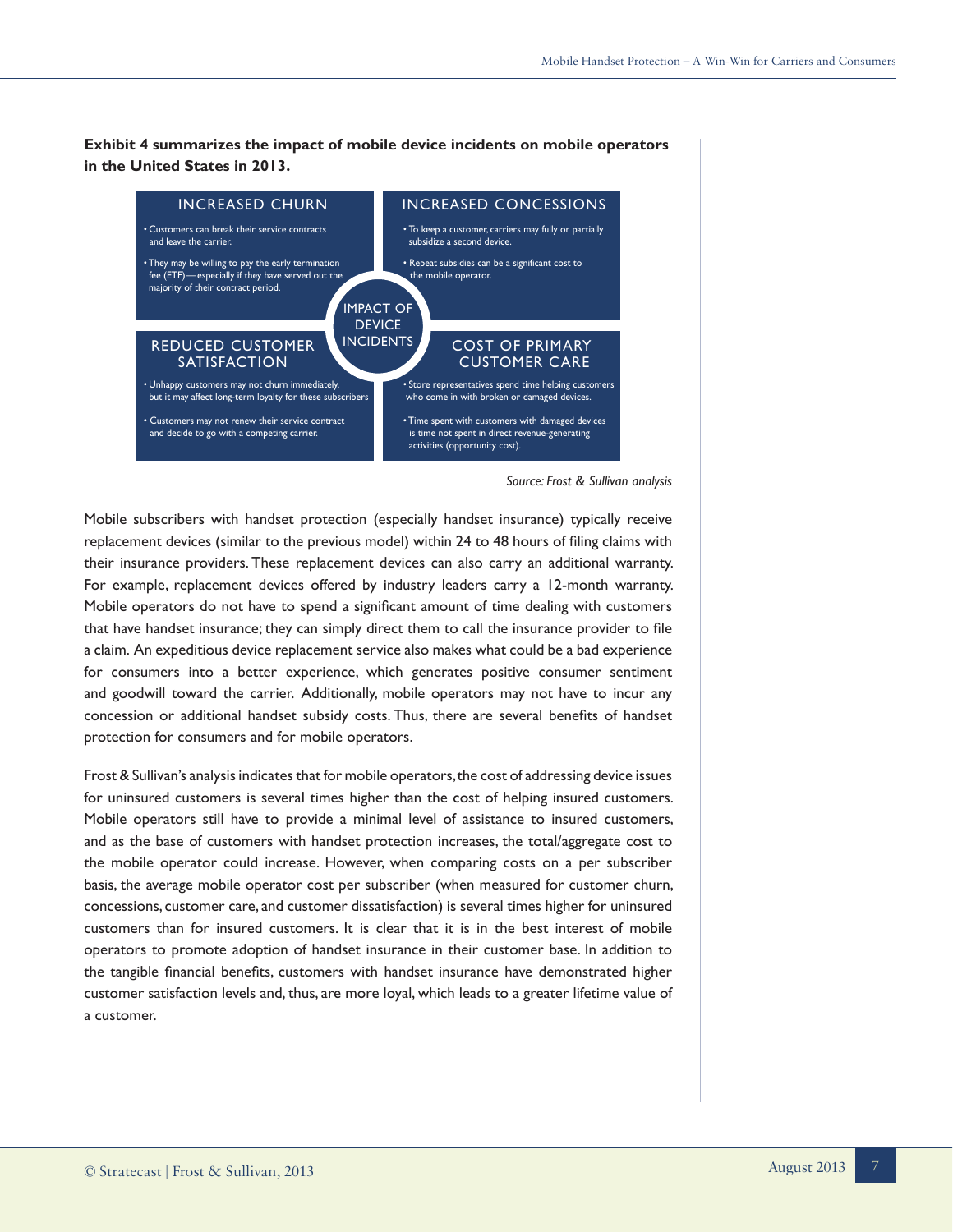Exhibit 5 shows the contribution of cost of liquid damage to insured and uninsured handsets for a sample tier I mobile operator in the United States from 2009 to 2017.

0% 10% 20% 30% 40% 50% 60% 70% 80% 90% 100% **Year** 2009 2010 2011 2012 2013 2014 2015 2016 2017 **Cost (%)** Aggregate MNO Cost from Liquid Damage to Insured Handsets (%) Aggregate MNO Cost from Liquid Damage to Uninsured Handsets (%)

**Exhibit 5: Mobile Handset Protection Market: Contribution of Cost of Liquid Damage to Insured and Uninsured Handsets for a Sample Tier 1 Mobile Operator, U.S., 2009-2017**

Exhibit 5 breaks down the total cost of liquid damage (for a sample tier I mobile operator) into cost of liquid damage to insured handsets and cost of liquid damage to uninsured handsets. As seen in Exhibit 5, the operator could incur significantly higher costs from liquid damage to uninsured mobile handsets.

It is important to note that Exhibit 5 presents an analysis for liquid damage only. The total impact (or cost) of all main categories of device incidents—including loss, theft, damage, and malfunction—for mobile operators will be significantly higher than what is depicted in Exhibit 5.

*Note: All figures are rounded; the base year is 2012 Source: Frost & Sullivan analysis*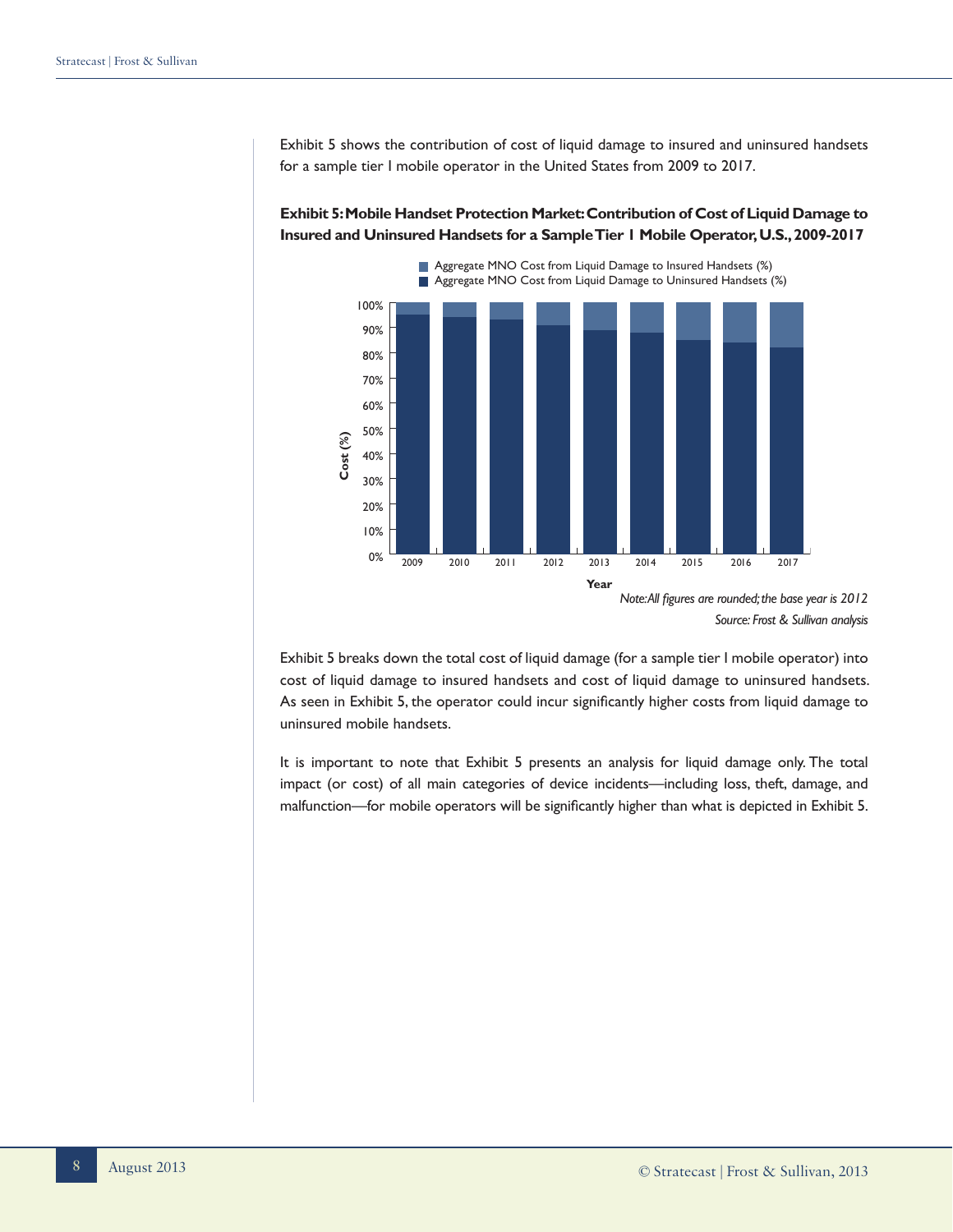## **Frost & Sullivan The Last Word**

- Smartphones are an integral part of consumers' daily lives and any interruption in service usage is quite simply unacceptable in today's connected world. Consumers in the United States inherently expect their service provider to assist when an incident such as damage, loss, theft or malfunction occurs with their devices. It is critical for carriers and market participants to educate mobile phone users on the benefits of handset protection programs, and how a relatively small monthly payment can deliver complete peace of mind and convenience at a later stage.
- Churn reduction, enhanced customer satisfaction, and lower cost of customer care and concessions are critical for mobile operators in the ultra-competitive mobile communications business in the United States. The cost of addressing device issues for uninsured customers is several times higher than the cost of helping insured customers. Frost & Sullivan believes a proven way for mobile operators to advance these objectives is by aggressively offering (and promoting) handset protection programs to their customers. Mobile operators are encouraged to conduct a detailed analysis of the various handset protection specialists in order to select the right partner(s) for their device protection programs.
- The majority of insurance claims are likely to be related to: 1) device theft or loss, and 2) physical and/or liquid damage. The industry is closely evaluating various options to help make mobile devices more durable with technologies such as water resistance and stronger glass. However, while trying to reduce damaged phones, these innovations still do not address loss, theft, and malfunction. Frost & Sullivan also believes that eventually consumers may have to bear some of the cost to enhance durability on their smartphones.
- Adoption of handset protection plans is likely to continue to increase in the United States. Handset protection programs drive significant value to carriers and consumers, which is why mobile operators should promote handset protection programs within the channels they control. Strong support of tier I mobile operators and attractive offerings from direct-to-consumer providers are the two main reasons for the expected continued traction for handset protection plans.
- Additionally, as smartphone adoption accelerates, consumers are increasingly looking to their service providers to provide data protection (including restoration of their personal or business data in case of a device incident) and technical support. Thus, Frost & Sullivan anticipates integrated solutions that deliver comprehensive mobile protection will emerge as important value-added services for mobile users.